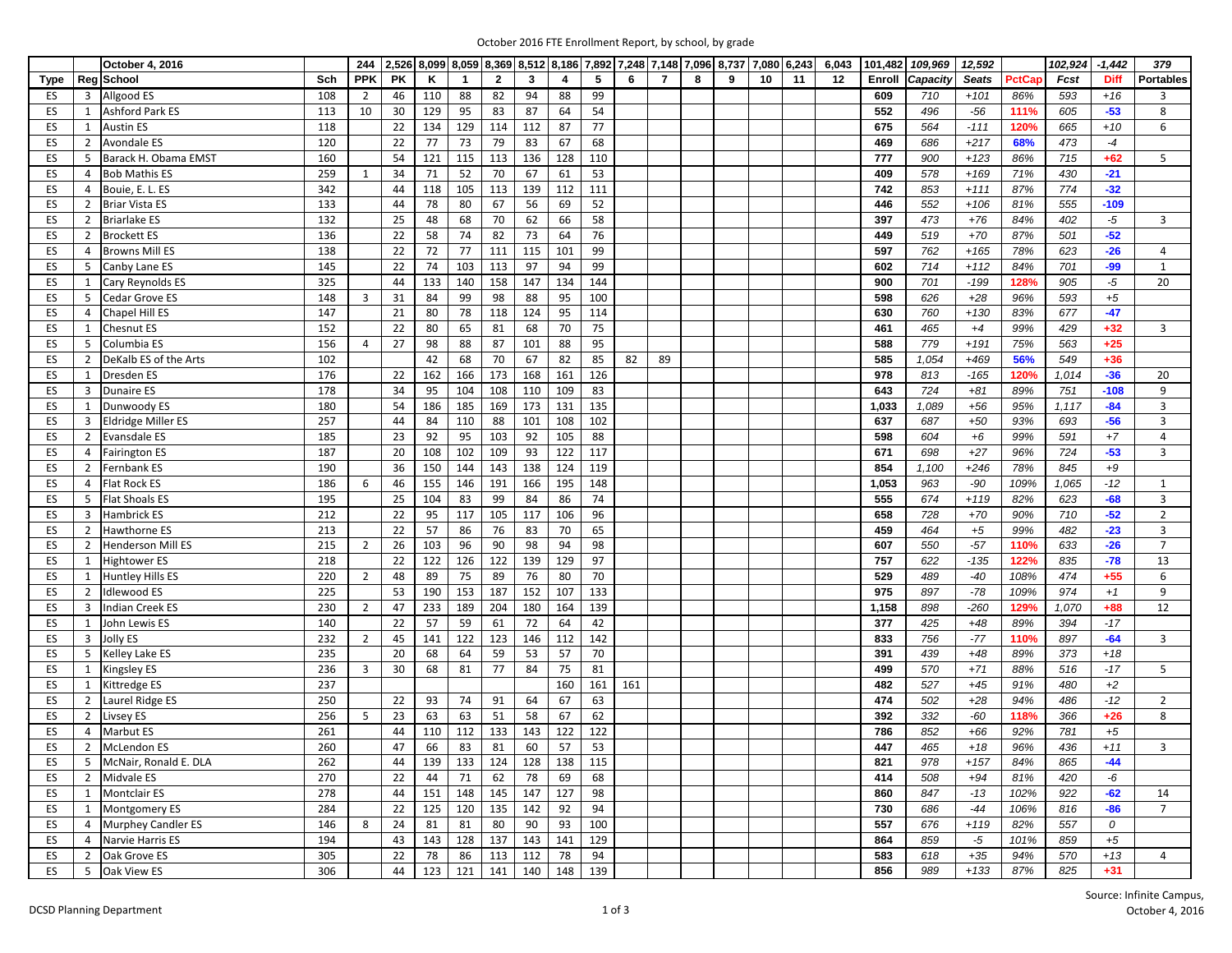| October 2016 FTE Enrollment Report, by school, by grade |  |  |  |  |  |
|---------------------------------------------------------|--|--|--|--|--|
|---------------------------------------------------------|--|--|--|--|--|

| <b>Type</b> |                | Reg School                          | Sch | <b>PPK</b>          | <b>PK</b> | κ   | $\mathbf{1}$ | $\mathbf{2}$ | 3   | 4   | 5               | 6   | 7   | 8   | 9   | 10  | 11  | 12  | Enroll | Capacity | <b>Seats</b>   | PctCap | Fcst  | <b>Diff</b> | <b>Portables</b> |
|-------------|----------------|-------------------------------------|-----|---------------------|-----------|-----|--------------|--------------|-----|-----|-----------------|-----|-----|-----|-----|-----|-----|-----|--------|----------|----------------|--------|-------|-------------|------------------|
| ES          | $\mathbf{1}$   | Oakcliff ES                         | 300 |                     | 44        | 118 | 126          | 117          | 131 | 132 | 101             |     |     |     |     |     |     |     | 769    | 761      | -8             | 101%   | 795   | $-26$       |                  |
| ES          | $\overline{4}$ | Panola Way ES                       | 309 |                     | 42        | 132 | 145          | 144          | 162 | 160 | 154             |     |     |     |     |     |     |     | 939    | 946      | $\pm 7$        | 99%    | 1,060 | $-121$      | 3                |
| ES          | 5              | Peachcrest ES                       | 311 | $\overline{4}$      | 51        | 158 | 172          | 167          | 175 | 157 | 156             |     |     |     |     |     |     |     | 1,040  | 1,108    | $+68$          | 94%    | 1,145 | $-105$      | $\overline{2}$   |
| ES          | $\overline{3}$ | Pine Ridge ES                       | 312 | 5                   | 53        | 72  | 94           | 97           | 111 | 107 | 126             |     |     |     |     |     |     |     | 665    | 842      | $+177$         | 79%    | 670   | -5          |                  |
| ES          | 2              | Pleasantdale ES                     | 315 |                     | 41        | 134 | 131          | 122          | 110 | 124 | 113             |     |     |     |     |     |     |     | 775    | 697      | $-78$          | 111%   | 789   | $-14$       | 9                |
| ES          | $\overline{3}$ | Princeton ES                        | 345 |                     | 22        | 119 | 110          | 131          | 150 | 155 | 148             |     |     |     |     |     |     |     | 835    | 921      | $+86$          | 91%    | 882   | $-47$       |                  |
| ES          | $\overline{4}$ | Rainbow ES                          | 332 |                     | 21        | 74  | 84           | 76           | 94  | 93  | 60              |     |     |     |     |     |     |     | 502    | 606      | $+104$         | 83%    | 484   | $+18$       |                  |
| ES          | 3              | Redan ES                            | 320 |                     | 20        | 82  | 93           | 88           | 107 | 87  | 98              |     |     |     |     |     |     |     | 575    | 723      | $+148$         | 80%    | 550   | $+25$       |                  |
| ES          | $\overline{2}$ | Robert Shaw ES                      | 370 |                     | 22        | 61  | 71           | 85           | 93  | 78  | 74              |     |     |     |     |     |     |     | 484    | 581      | $+97$          | 83%    | 553   | $-69$       |                  |
| ES          | 3              | Rock Chapel ES                      | 340 | $\overline{4}$      | 26        | 86  | 70           | 68           | 95  | 93  | 87              |     |     |     |     |     |     |     | 529    | 720      | $+191$         | 73%    | 546   | $-17$       |                  |
| ES          | $\overline{3}$ | Rockbridge ES                       | 344 |                     | 20        | 50  | 52           | 57           | 51  | 51  | 64              |     |     |     |     |     |     |     | 345    | 458      | $+113$         | 75%    | 393   | $-48$       |                  |
|             | 5              |                                     | 348 |                     | 23        | 79  | 90           | 104          | 94  | 115 |                 |     |     |     |     |     |     |     | 579    | 595      |                | 97%    | 594   | $-15$       | $\overline{7}$   |
| ES<br>ES    | $\overline{2}$ | Rowland ES                          | 350 | 1<br>$\overline{3}$ | 27        | 59  | 57           | 66           | 71  | 62  | 73              |     |     |     |     |     |     |     | 390    | 472      | $+16$<br>$+82$ | 83%    | 375   | $+15$       | 5                |
|             |                | Sagamore Hills ES                   | 362 |                     |           |     |              |              |     |     | 45              |     |     |     |     |     |     |     |        |          |                |        |       |             |                  |
| ES          | $\overline{3}$ | <b>Shadow Rock ES</b>               |     |                     | 22        | 83  | 102          | 100          | 108 | 104 | 111             |     |     |     |     |     |     |     | 630    | 801      | $+171$         | 79%    | 679   | $-49$       |                  |
| ES          | $\overline{2}$ | Smoke Rise ES                       | 398 |                     | 22        | 66  | 56           | 69           | 81  | 56  | 60              |     |     |     |     |     |     |     | 410    | 566      | $+156$         | 72%    | 377   | $+33$       |                  |
| ES          | 5              | Snapfinger ES                       | 400 |                     | 45        | 113 | 112          | 153          | 121 | 121 | 133             |     |     |     |     |     |     |     | 798    | 952      | $+154$         | 84%    | 740   | $+58$       |                  |
| ES          | $\overline{3}$ | <b>Stone Mill ES</b>                | 415 |                     | 44        | 96  | 107          | 93           | 106 | 85  | $\overline{73}$ |     |     |     |     |     |     |     | 604    | 619      | $+15$          | 98%    | 572   | $+32$       |                  |
| ES          | $\overline{3}$ | <b>Stone Mountain ES</b>            | 420 |                     | 22        | 87  | 101          | 121          | 76  | 80  | 75              |     |     |     |     |     |     |     | 562    | 636      | $+74$          | 88%    | 562   | 0           | $\overline{2}$   |
| ES          | $\overline{4}$ | <b>Stoneview ES</b>                 | 425 |                     | 28        | 134 | 135          | 134          | 137 | 133 | 117             |     |     |     |     |     |     |     | 818    | 834      | $+16$          | 98%    | 899   | $-81$       | $\overline{4}$   |
| ES          | -5             | <b>Toney ES</b>                     | 465 |                     | 22        | 63  | 50           | 79           | 70  | 42  | 50              |     |     |     |     |     |     |     | 376    | 640      | $+264$         | 59%    | 442   | $-66$       |                  |
| ES          | 1              | Vanderlyn ES                        | 484 |                     | 22        | 117 | 133          | 111          | 106 | 131 | 85              |     |     |     |     |     |     |     | 705    | 580      | $-125$         | 122%   | 661   | $+44$       | 11               |
| ES          | -5             | Wadsworth ES                        | 139 |                     |           |     |              |              |     | 38  | 74              | 79  |     |     |     |     |     |     | 191    | 638      | $+447$         | 30%    | 223   | $-32$       |                  |
| ES          | $\overline{4}$ | Woodridge ES                        | 492 | 9                   | 22        | 106 | 66           | 98           | 108 | 93  | 89              |     |     |     |     |     |     |     | 591    | 542      | $-49$          | 109%   | 545   | $+46$       | 5                |
| ES          | $\mathbf{1}$   | Woodward ES                         | 496 |                     | 66        | 161 | 173          | 171          | 178 | 143 | 119             |     |     |     |     |     |     |     | 1,011  | 776      | $-235$         | 130%   | 979   | $+32$       | 12               |
| ES          | $\overline{3}$ | Wynbrooke ES                        | 498 |                     | 22        | 114 | 135          | 126          | 146 | 142 | 133             |     |     |     |     |     |     |     | 818    | 927      | $+109$         | 88%    | 826   | -8          |                  |
| MS          | 5              | Bethune, Mary McLeod MS             | 584 |                     |           |     |              |              |     |     |                 | 310 | 290 | 283 |     |     |     |     | 883    | 1,375    | $+492$         | 64%    | 875   | $+8$        |                  |
| MS          | 5              | Cedar Grove MS                      | 518 |                     |           |     |              |              |     |     |                 | 254 | 246 | 253 |     |     |     |     | 753    | 1,256    | $+503$         | 60%    | 755   | $-2$        |                  |
| MS          | 1              | Chamblee MS                         | 521 |                     |           |     |              |              |     |     |                 | 211 | 375 | 374 |     |     |     |     | 960    | 1,053    | $+93$          | 91%    | 969   | -9          |                  |
| MS          | 3              | <b>Champion MS</b>                  | 582 |                     |           |     |              |              |     |     |                 | 271 | 267 | 253 |     |     |     |     | 791    | 811      | $+20$          | 98%    | 801   | $-10$       |                  |
| MS          | $\overline{4}$ | Chapel Hill MS                      | 523 |                     |           |     |              |              |     |     |                 | 221 | 275 | 263 |     |     |     |     | 759    | 1,076    | $+317$         | 71%    | 760   | $-1$        |                  |
| MS          | 5              | Columbia MS                         | 526 |                     |           |     |              |              |     |     |                 | 309 | 290 | 293 |     |     |     |     | 892    | 1,182    | $+290$         | 75%    | 874   | $+18$       |                  |
| MS          | $\overline{2}$ | Druid Hills MS                      | 573 |                     |           |     |              |              |     |     |                 | 344 | 280 | 297 |     |     |     |     | 921    | 1,182    | $+261$         | 78%    | 921   | 0           |                  |
| MS          | $\overline{3}$ | Freedom MS                          | 524 |                     |           |     |              |              |     |     |                 | 393 | 393 | 371 |     |     |     |     | 1,157  | 1,363    | $+206$         | 85%    | 1,211 | $-54$       |                  |
| MS          | 2              | Henderson MS                        | 549 |                     |           |     |              |              |     |     |                 | 482 | 550 | 495 |     |     |     |     | 1,527  | 1,198    | $-329$         | 127%   | 1,603 | $-76$       | 24               |
| MS          | $\overline{4}$ | Lithonia MS                         | 558 |                     |           |     |              |              |     |     |                 | 364 | 362 | 338 |     |     |     |     | 1,064  | 1,188    | $+124$         | 90%    | 1,115 | $-51$       |                  |
| MS          | 5              | McNair, Ronald E. MS                | 544 |                     |           |     |              |              |     |     |                 | 268 | 245 | 202 |     |     |     |     | 715    | 1,214    | $+499$         | 59%    | 670   | $+45$       |                  |
| MS          | $\overline{4}$ | Miller Grove MS                     | 568 |                     |           |     |              |              |     |     |                 | 275 | 329 | 319 |     |     |     |     | 923    | 1,127    | $+204$         | 82%    | 922   | $+1$        | 16               |
| MS          | 1              | Peachtree Charter MS                | 565 |                     |           |     |              |              |     |     |                 | 540 | 490 | 520 |     |     |     |     | 1,550  | 1,244    | $-306$         | 125%   | 1,541 | $+9$        | 16               |
| MS          | $\overline{3}$ | Redan MS                            | 566 |                     |           |     |              |              |     |     |                 | 232 | 244 | 220 |     |     |     |     | 696    | 1,246    | $+550$         | 56%    | 715   | $-19$       |                  |
| MS          | $\overline{4}$ | Salem MS                            | 569 |                     |           |     |              |              |     |     |                 | 304 | 332 | 340 |     |     |     |     | 976    | 1,225    | $+249$         | 80%    | 1,037 | $-61$       |                  |
| MS          | 1              | Sequoyah MS                         | 570 |                     |           |     |              |              |     |     |                 | 584 | 490 | 524 |     |     |     |     | 1,598  | 1,235    | $-363$         | 129%   | 1,585 | $+13$       | 26               |
| <b>MS</b>   | $\overline{3}$ | <b>Stephenson MS</b>                | 579 |                     |           |     |              |              |     |     |                 | 312 | 323 | 367 |     |     |     |     | 1,002  | 1,381    | $+379$         | 73%    | 1,002 | 0           |                  |
| MS          | $\overline{3}$ | <b>Stone Mountain MS</b>            | 581 |                     |           |     |              |              |     |     |                 | 288 | 283 | 338 |     |     |     |     | 909    | 1,390    | $+481$         | 65%    | 909   | 0           |                  |
| MS          |                | 2 Tucker MS                         | 592 |                     |           |     |              |              |     |     |                 | 395 | 427 | 432 |     |     |     |     | 1,254  | 1,312    | $+58$          | 96%    | 1,228 | $+26$       |                  |
| HS          |                | 4 Arabia Mountain HS                | 503 |                     |           |     |              |              |     |     |                 |     |     |     | 416 | 366 | 336 | 305 | 1,423  | 1,582    | $+159$         | 90%    | 1,414 | $+9$        |                  |
| HS          | 5              | Cedar Grove HS                      | 519 |                     |           |     |              |              |     |     |                 |     |     |     | 360 | 259 | 238 | 236 | 1,093  | 1,240    | $+147$         | 88%    | 1,105 | $-12$       |                  |
| HS          | 1              | Chamblee HS                         | 522 |                     |           |     |              |              |     |     |                 |     |     |     | 514 | 426 | 361 | 323 | 1,624  | 1,810    | $+186$         | 90%    | 1,629 | $-5$        |                  |
| <b>HS</b>   | $\overline{3}$ | Clarkston HS                        | 525 |                     |           |     |              |              |     |     |                 |     |     |     | 497 | 387 | 329 | 327 | 1,540  | 1,270    | $-270$         | 121%   | 1,615 | $-75$       | 15               |
| HS          | 5              | Columbia HS                         | 527 |                     |           |     |              |              |     |     |                 |     |     |     | 397 | 275 | 243 | 200 | 1,115  | 1,450    | $+335$         | 77%    | 1,102 | $+13$       |                  |
| HS          | 1              | Cross Keys HS                       | 529 |                     |           |     |              |              |     |     |                 |     |     |     | 453 | 365 | 305 | 269 | 1,392  | 1,306    | $-86$          | 107%   | 1,432 | $-40$       | 15               |
| <b>HS</b>   | $\overline{3}$ | DeKalb Early College Academy (DECA) | 506 |                     |           |     |              |              |     |     |                 |     |     |     | 85  | 94  | 92  | 53  | 324    | 302      | $-22$          | 107%   | 337   | $-13$       |                  |
| HS          | 2              | DeKalb School of the Arts (DSA)     | 501 |                     |           |     |              |              |     |     |                 |     |     | 78  | 91  | 85  | 77  | 77  | 408    | 684      | $+276$         | 60%    | 419   | $-11$       |                  |
|             |                |                                     |     |                     |           |     |              |              |     |     |                 |     |     |     |     |     |     |     |        |          |                |        |       |             |                  |